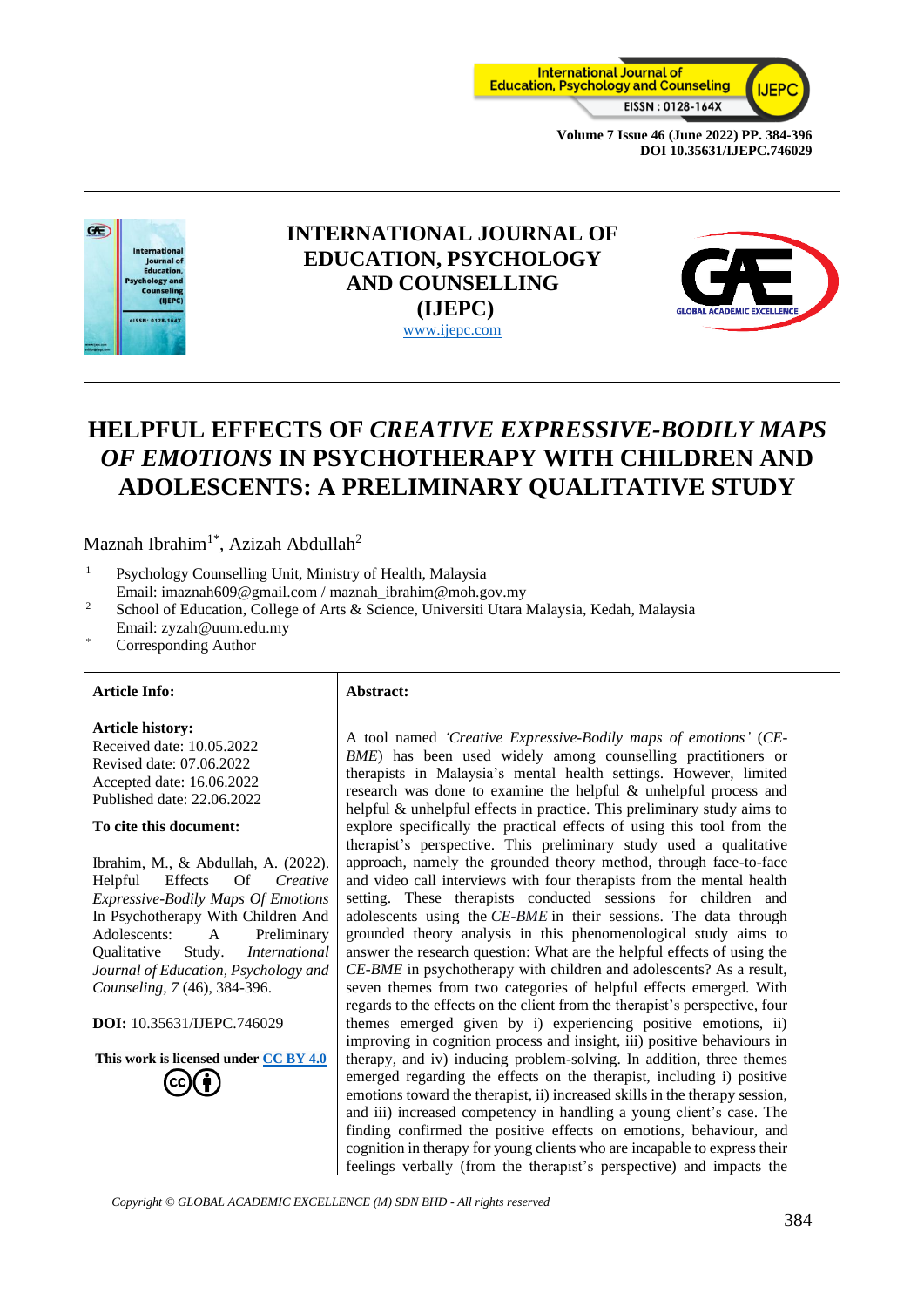

**Volume 7 Issue 46 (June 2022) PP. 384-396 DOI 10.35631/IJEPC.746029** therapist's feelings, behaviour, and competency in handling child and adolescent clients. **Keywords:** Art Therapy Technique, Body Outline, Young People, Helpful Effects, Mental Health Therapist

# **Introduction**

The mental health of children and adolescents worldwide has become more critical in recent years (Abdelazem et al., 2018; Everly Jr & Lating, 2019; Otto et al., 2018; Pennefather et al., 2018; Piko et al., 2016; Wahyuni et al., 2019). For example, one in ten primary school students in the United Kingdom has diagnosable mental health disorders that might affect their schooling (McDonald & Holttum, 2020). Locally, the more significant worry in Malaysia is that over half a million, or 424,000 Malaysian children aged 5-15 years, have suffered from mental health difficulties (Institute for Public Health, 2019).

Various interventions are used to help children in need, either verbal counselling or creative intervention. Among others, art therapy (AT) is increasingly used to assist children in a more practical way to work with clients. Most major AT programmes focus on children with social, emotional, and mental health difficulties, likely enhancing classroom learning outcomes (McDonald et al., 2019; McDonald & Holttum, 2020). In addition, Holland et al. (2020) showed that the trend of self-harm among young people is rising, with looked-after children who are particularly vulnerable. Furthermore, Schweizer et al. (2019) also found that AT offers a specific treatment for children with autism spectrum disorders (ASD) developmental, social, and behavioural problems. Moreover, Gul  $\&$  Irshad (2018) highlighted that Post-Traumatic Stress Disorder (PTSD) is a typical reaction to any unexpected stressful experience.

It is very challenging to work with youngsters who do not have strong verbal talents. AT can help traumatised children heal in conjunction with behaviour therapy approaches. According to the scientific literature, art interventions can help children cope with cancer therapy's physical and emotional challenges (Derman & Deatrick, 2016). In addition, the number of studies examining clients' perceptions of the benefits of psychotherapy experiences has increased significantly during the past decade. Nonetheless, from the standpoint of therapists, the significant beneficial effects that centre on specific AT activities for young people remain unclear and underreported.

# **Literature Review**

### *Helpful Effects of Art Therapy and Children Population*

*Copyright © GLOBAL ACADEMIC EXCELLENCE (M) SDN BHD - All rights reserved* Up to date, few researchers have published the literature on the effects of art therapy (AT) on children. In recent years, two systematic review articles on the effects of AT on children have been published. For instance, Cohen-Yatziv & Regev (2019) thoroughly evaluated quantitative research articles on outcome indicators in AT with children published between 2000 and 2017. Thirteen articles met the criteria for inclusion and were allocated to one of three levels of evidence. The clinical categories into which the findings are split include trauma, special education and impairments, non-specific problems, medical diseases, and juvenile offenders. AT's potential advantages in these five clinical groups indicate that it may be helpful to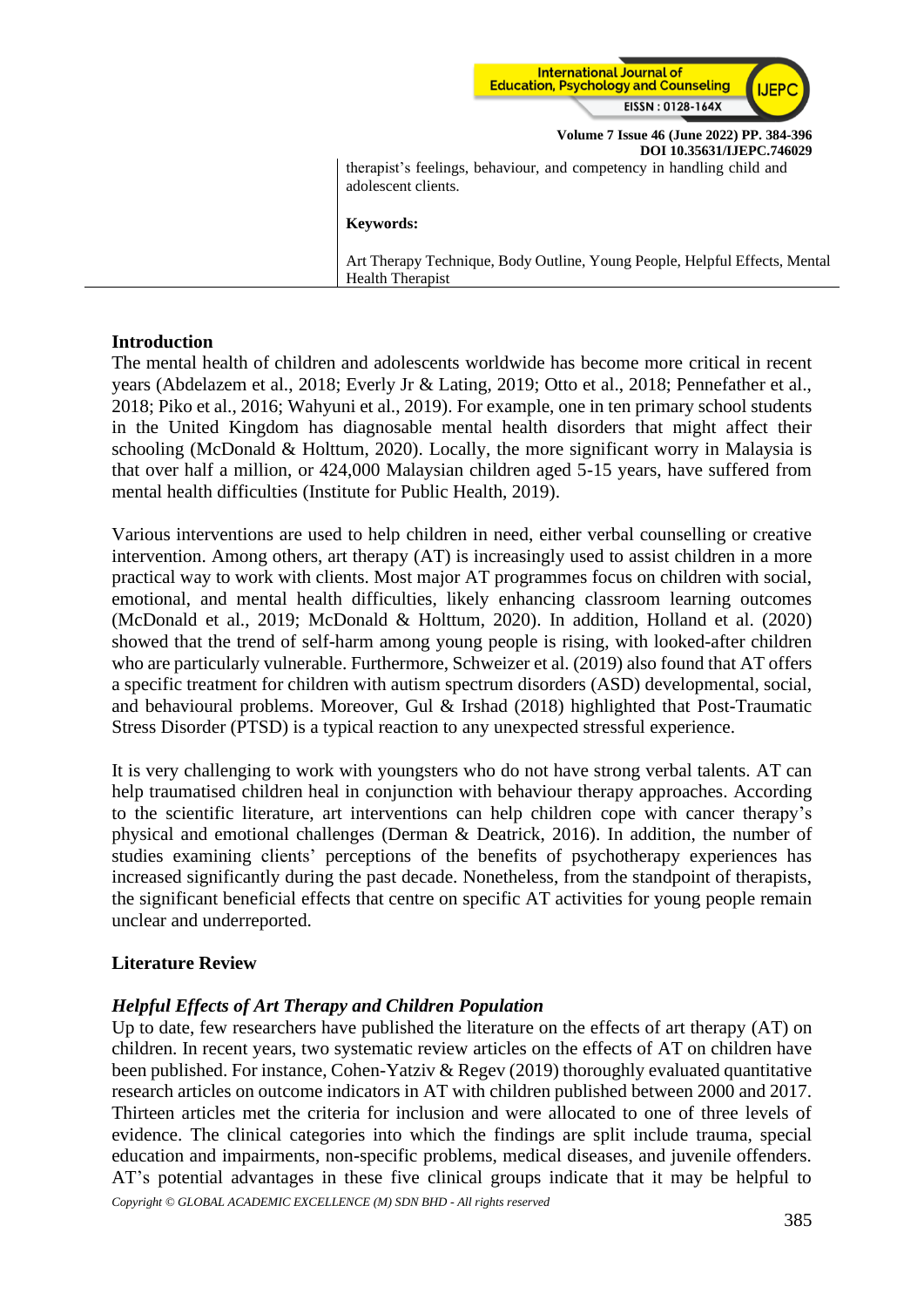

children in the categories mentioned above. Researchers suggested further investigation on how well AT works with children since they discovered fewer studies compared to prior reviews of studies on how well AT works with adult clients (Regev & Cohen-Yatziv, 2018).

Derman & Deatrick (2016) discovered another research finding consistent with the previous comprehensive review study. The authors reviewed the research evidence on the role of AT or art-making treatments in improving the well-being of children with cancer during treatment. There are six research studies on children with cancer receiving treatment (2-21 years old) using  $AT/art-making$  intervention using qualitative (n = 3) and combined quantitative/qualitative  $(n = 3)$  methods. The result indicated the possible therapeutic functions of art interventions. Though the evidence is limited and developmental, art interventions may potentially promote the well-being of children undergoing cancer treatment by reducing anxiety, fear, and pain. They can also promote collaborative behaviours, improve communication with the treatment team, and counteract the disruption of selfhood evoked by cancer treatment.

In a recent study, Gul, Irshad, and Amjad (2021) investigated the prevalence of aggressiveness, disruptive behaviour and self-concept among local and international displaced children. They conducted a study in Peshawar, Pakistan, focusing on AT's efficacy and the behaviour therapy method of progressive muscle relaxation (PMR) in addressing psychological issues in internally displaced children. The researchers examined 192 local displaced children and 90 non-displaced children, where the internally displaced children were shown to be more violent. The results showed that they were more aggressive than their counterparts from other schools. From the study mentioned above, the researchers firmly believe that AT and behaviour therapy techniques may be beneficial in treating post-traumatic psychological problems in children. In other studies, Winter & Coles (2021) showed how a client conceptualises his experience with art psychotherapy for Complex Post-Traumatic Stress Disorder (PTSD) symptoms (C-PTSD) while getting weekly therapy from the United Kingdom (UK)'s National Health Program's community adult mental health service for 18 months. The client wrote about his art psychotherapy experience, while researchers identified some themes of the client's experience. They related his account to art psychotherapist theory and evidence for research. The therapeutic approach helped him to feel in control of the therapeutic process.

The above finding is consistent with McDonald & Holttum's (2020) study. The authors found that children and teachers perceived AT helpful for engagement with classroom learning, relationships with teachers and peers, and learning time. There were no differences in reading, writing and Math scores between children attending AT and children receiving usual education support. Thus, AT may have prevented the increasing educational attainment gap that social, emotional, and mental health difficulties can bring. Moreover, in a different study, McDonald et al. (2019) examined 45 children and 10 class teachers within one UK primary school. The researchers analysed questionnaires from teachers' and children's evaluation interviews, triangulating these with data from a teacher focus group. They found significant and medium effect sizes for positive teacher-rated changes in children's overall stress, conduct, hyperactivity, and prosocial behaviour. Teacher-rated emotional distress and peer problems showed small changes that did not reach statistical significance.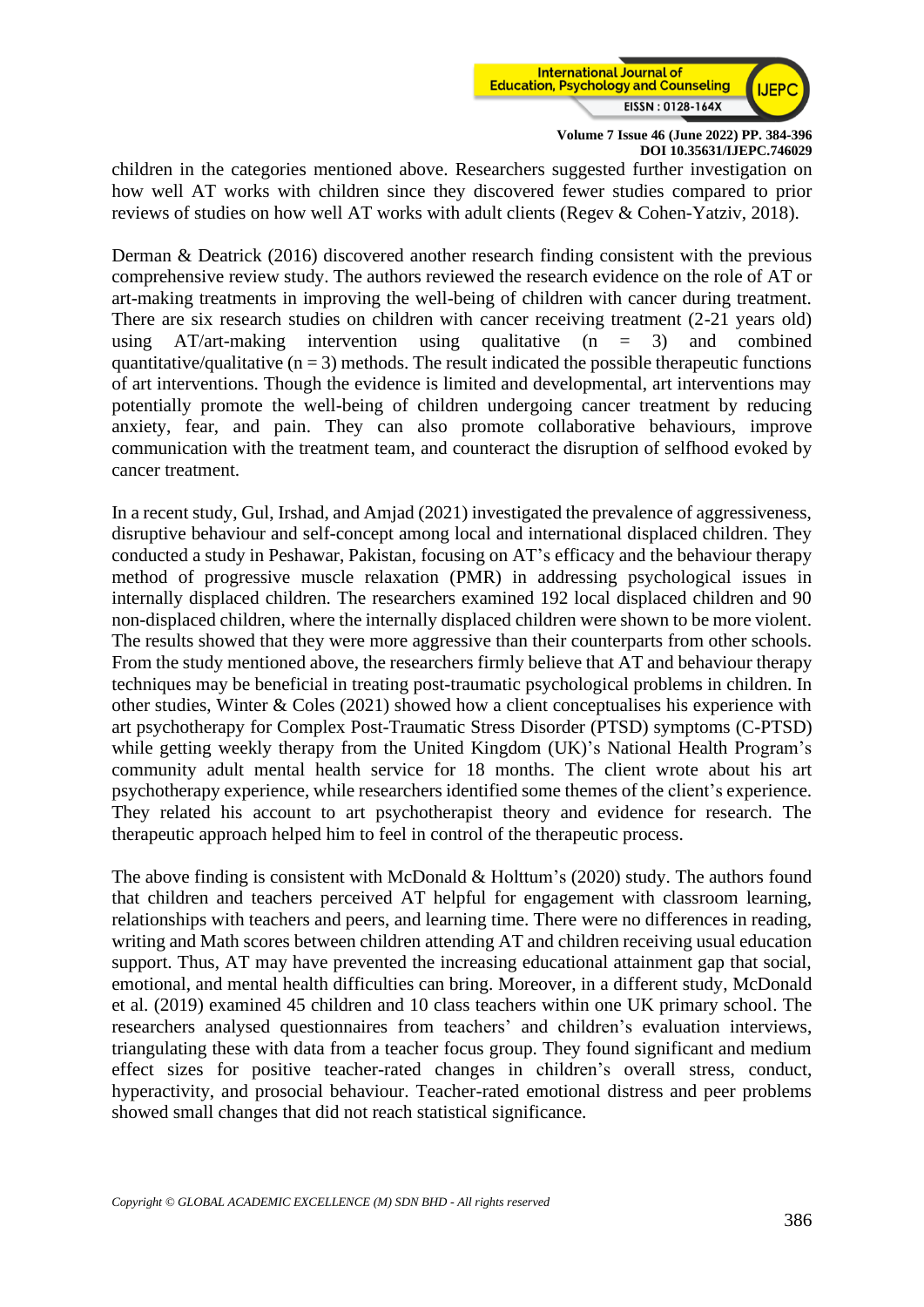

In addition, Schweizer et al. (2019) examined experts' agreement (19 art therapists and 10 referrers) on typical components in AT with children with autism spectrum disorders (ASD). The results assist in understanding the function of AT in ASD therapies. The authors discovered that there is an agreement about typical elements of AT in five areas: the problems that lead to children with autism being referred to AT, the materials and forms of expression, the art therapist's handling, contextual issues (e.g., therapy duration and parental and teacher involvement), and treatment outcome criteria. A focus group discussion involving seven professionals clarified the findings, and agreement was reached on 46 elements relating to the goals, means, and outcomes of AT, including therapists' appropriate attitude and behaviour.

The findings of this study will be used as foundations for future research into the impacts of AT treatment programmes. A research finding by (Tahar et al., 2019) also pointed toward the therapeutic impact of art on students' special education learning behaviour and the level of student acceptance of AT activities in the learning process. The study was conducted using a modified observation check instrument from the ABILHAND-Kids Questionnaire and Child Behaviour Checklist. The study's findings were analysed using tables and graphs by the researcher. The researchers discovered that AT activities benefited students' behaviour and were well accepted in the learning process.

In another study, Gul & Irshad (2018) highlighted the efficacy of AT in conjunction with behaviour treatment techniques for internally displaced children with PTSD. Children with high PTSD 'computer-aided questionnaire' (CAQ) test scores were split into experimental and control groups. The experimental group was treated using art and behaviour therapy methods such as deep muscle relaxation to evaluate its efficacy. The findings showed that AT and behaviour therapy helped treat this group of children. The authors concludes that ART, combined with behaviour therapy techniques, proved to help treat PTSD among war-affected internally displaced children. This finding is consistent with Edwards & Hegerty's  $(2018)$  study where they investigated an innovative AT group intervention for teenage females aged between 14 to 16 suffering from mental health issues. The group meets at a community mental health clinic and utilises origami and mindfulness to create a secure and therapeutic environment. Participant comments reveal positive results, showing beneficial mood changes and emotions after group participation. The findings indicate that origami may benefit this group's AT practice. In Malaysia, Jamaludin et al. (2018) studied 66 children aged 10 to 12 in a protection institution. They discovered that a counselling intervention module based on Adlerian play therapy benefited their well-being. The children in the intervention group had increased their well-being in all five categories (basic self, social self, creative self, physical self, and coping skill self) compared to the control group.

### *About the Present Study*

As previously shown, AT has benefited a few particular groups of children, whether in the learning process or intervention and treatment in mental health. For example, Azizah (2015) examined the experiences of 40 creative practitioners in person-centred treatment with children and young people aged between 5 to 18 in the United States (US) and the UK. She discovered that person-centred creative practice positively impacted immediate (during treatment) and continuing (after therapy). However, to the best of our knowledge, no study has been discovered thus far, citing the specific AT instrument as having positive effects on the treatment of children. *'Creative Expressive-Bodily Maps of Emotions'* (*CE-BME*) as an AT tool or activity may help a mental health therapist intervene for investigation and therapeutic guidance

*Copyright © GLOBAL ACADEMIC EXCELLENCE (M) SDN BHD - All rights reserved*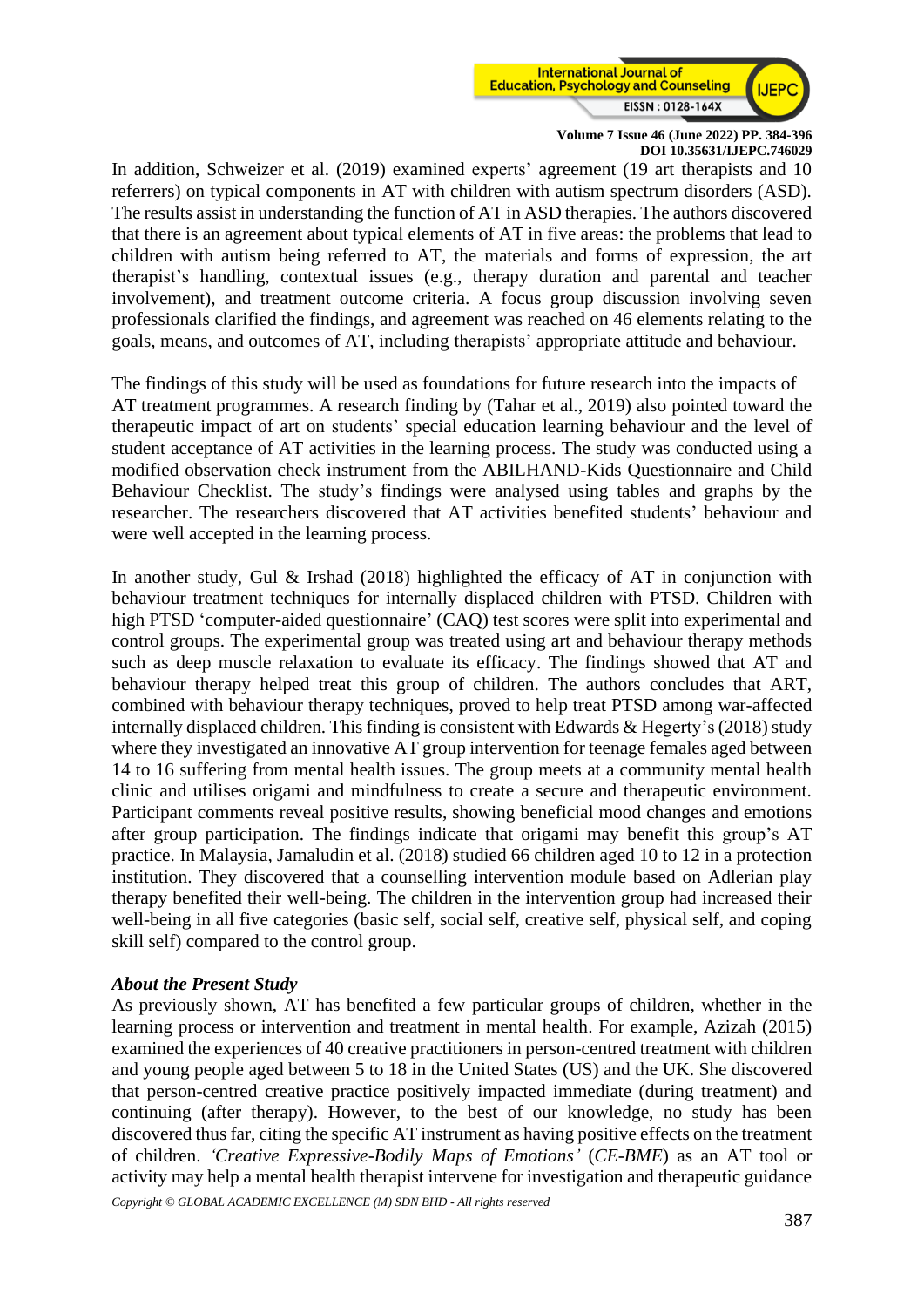

in a counselling mental health environment (Maznah & Ruhana, 2013). Therefore, this exploratory research aims to examine the helpful effects of the *CE-BME* tool in children treated in mental health settings from the viewpoint of the selected practitioners in Malaysia. The results of this study will assist us in meeting the requirement for our practitioners to utilise the tool more effectively.

### **Method**

# *Purpose*

This preliminary research aimed to collect the experiences of mental health therapists who had used the *'Creative expressive: Bodily Maps of Emotions'* (*CE-BME*) tool. Psychotherapists have actively used this instrument for many years in their everyday practice. The 'Body Outline, Emotion, and Physical Health' tool, originally developed by Maznah & Ruhana (2013) under the Malaysian Ministry of Health, served as the foundation for the research questions aimed at determining the helpful effects for therapists using the tool in intervention sessions with children and adolescents. In addition, the research questions led to the qualitative analysis of the interview procedure; 'What are the helpful effects of using the *CE-BME* in psychotherapy with children and adolescents?'.

The research findings will aid therapists in utilising the *CE-BME* tool effectively and meeting the needs of their practitioners. In addition, therapists in the field of mental health who work with children could contribute to the investigation by sharing their perspectives and experiences. This may improve the protocol treatment framework and training requirements for tool development.

### *Procedures*

Face-to-face and video call interviews were conducted using the grounded theory approach (Charmaz & Belgrave, 2012; Corbin & Strauss, 2007) with four therapists from the mental health setting. They have intensively held sessions for children and adolescents using the *CE-BME* instrument and were willing to be interviewed. The interview conducted in March 2020 lasted about 50 minutes to 1.5 hours. Following that, the interviews were audio and video recorded, transcribed, and analysed a few times using the grounded theory concept (Glaser & Strauss, 1967) and ATLAS.ti software (Friese, 2012, 2016, 2017) to generate category codes in the context of action rather than topic (Charmaz, 2006). Using the grounded theory strategy for this preliminary study allowed for a first in-depth look at the helpful effects of *CE-BME* used in the field that came out of the results and can be studied further in future research with larger samples.

### *Analysis*

First, the four transcribed qualitative data were inserted into the ATLAS.ti program and were read with free quotation marks first. In order to identify the open code according to the Strauss/Corbin approach, writing is absent as a necessary step. Therefore, the researcher made use of the quotation comments for this purpose. A quote can be found, commented on, linked to other quotes, and connected to one or more memos (Friese, 2017). Following that, the main codes and categories following the study's objectives were created. Additional codes were created for information from the interviews unrelated to the study topic. Then, the previously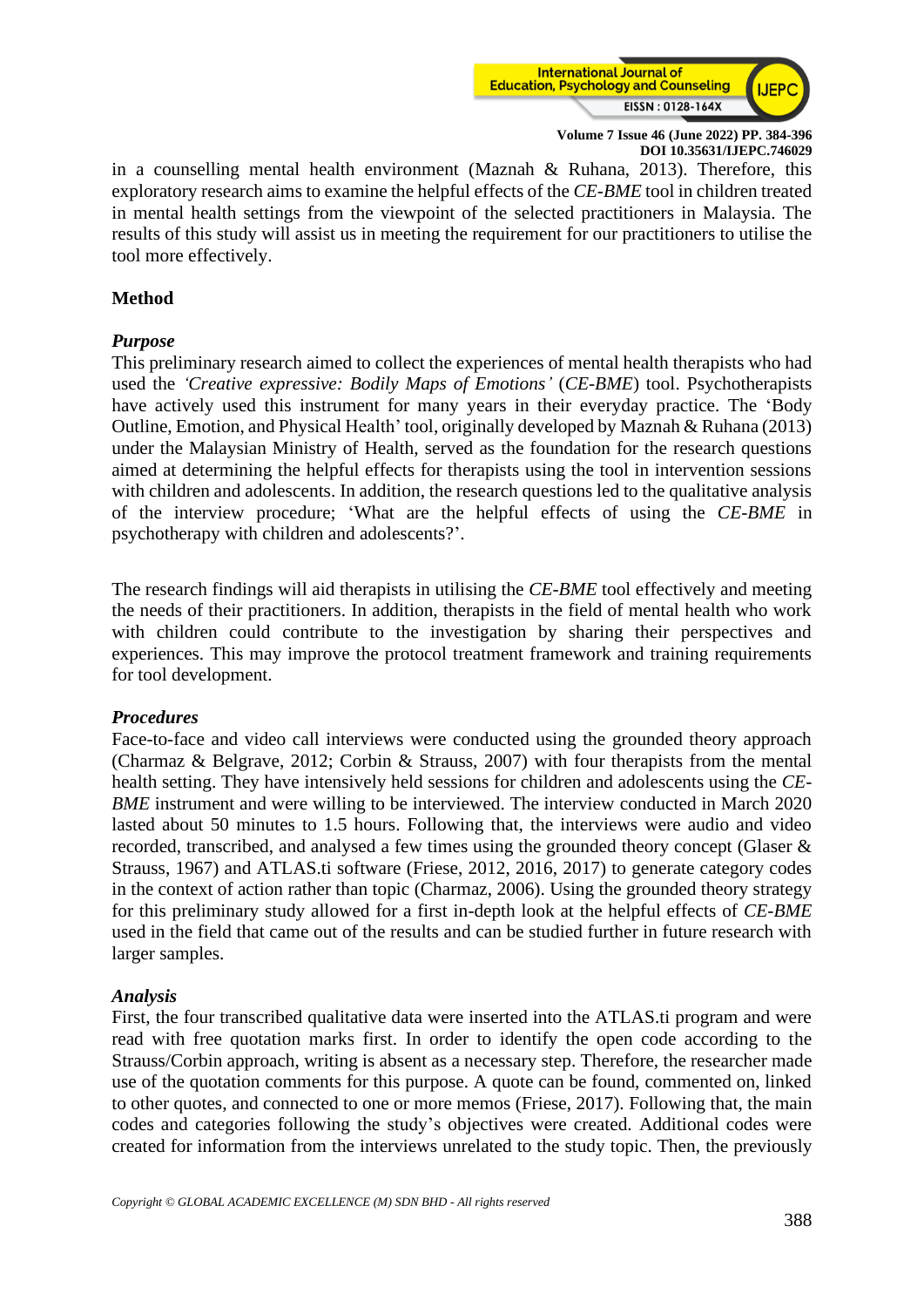

marked phrases are placed under codes by clicking the "right-clicking," "coding," and selecting from the resultant coding list. The highlighted statements fall under one core coding category.

The number of items in each code was then examined to determine which category contained the most statements. The analytic findings were organised to make reading the whole dataset easier. Two other researchers, senior researchers and clinical psychologists verified the codes and categories as the credibility of qualitative data through peer checking. Each phrase in the codes is then categorised according to the same themes. Seven themes with two categories were created from 27 quotations for helpful effects, designated as categories and themes.

These preliminary findings are intended to be used as data discoveries and pilot the technique procedure before the real study with a bigger sample is performed (Barker et al., 2016). The Medical Research and Ethics Committee (MREC), Ministry of Health Malaysia, authorised this research in line with the ethical standards since it included health professionals (psychotherapists) from this organisation.

### **Result**

Table 1 presents the core themes and sub-categories that emerged from the qualitative analysis of four therapist experiences. The emergent core themes were grouped in terms of two categories, which are (1) therapist identified helpful effects to the client (therapist's perspective) and (2) therapist identified helpful effects to themselves — to address one research question.

### *Category 1: Therapist Identified Helpful Effects to The Client (Therapist's Perspective).*

**Theme 1: Experiencing Positive Emotions.** The therapist can see that the young clients (children and adolescents) have expressed their emotions through non-verbal and verbal expressions. As a result, the clients seem happy, not stressed, and enjoy the process of therapy undergone.

*T2*: "…*We can see him smiling, we can see he's having fun choosing which colour, right. The more colours, the more excited he is. In fact, sometimes, when I bring out the colour, we can see that the child looks excited. Just look at the colour, he already feels excited*".

**Theme 2: Improve Cognition Process and Insight**. The therapist can see that the young clients can identify their issues themselves. It is easier to share what is in their mind or thoughts and feelings. They are more aware of themselves, and the process of mental literacy is faster.

*T3:* "…*He had insight hurry because he saw his colour which part of his body and asked himself why? Oh, I realised actually I had these feelings in my heart. Oh yes, it has many other colours too. Why he said it, then he was aware, it is easy for us as therapists also to help them because he himself is focused on his own process*…"

**Theme 3: Positive Behaviour in Therapy Sessions**. The therapists view the young client as more controlled and focused since they have tasks to complete, particularly if they have a more playful personality. In addition, the *CE-BME* helps boost the client's creativity and brain function because the colour and tools are appropriate for children.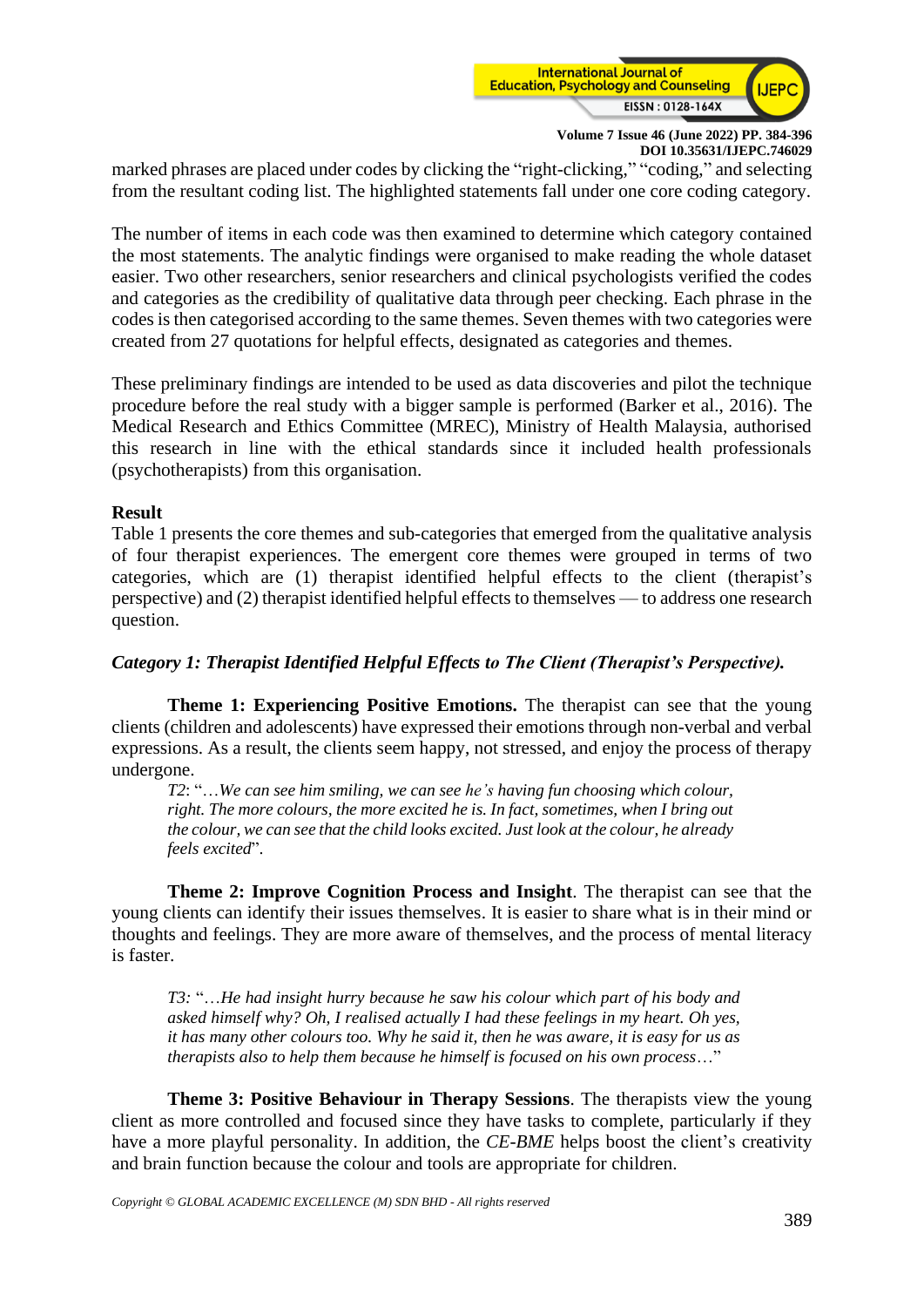

*T4:* "...*Even children seem to be more controlled, they can focus on therapy. Okay, because they do not have to talk or think, but they have activities like that. So, the children are more controlled*".

**Theme 4: Inducing Problem-Solving Skills.** The therapist observes that the young clients are aware of stress-reduction techniques and that the *CE-BME* management has provided them with guidelines for what they will do later or in the future.

*T3: "…When he comes with Body Outline, he knows his homework; for example, when he is angry, he likes to slap people, so I said if you use your own Body Outline, then how much is the target for less when angry people hit, maybe after this hit the table like we want to change his behaviour through behaviour modification, so the client will make his own schedule and commitment".* 

#### *Category 2: Therapists Identified Helpful Effects for Themselves***.**

**Theme 1: Inducing Positive Emotions.** The therapists also feel stress-free, easy, relaxed, a feeling of pleasure and excitement, fun, trust, more confidence, a sense of accomplishment, and extra strength in the character of the child therapist and the removal of doubts.

*T4: "…feeling satisfied because the goal we want to help is achieved. So I don't think I've done it right yet, so the doubts can be overcome".* 

*T2: "…Maybe the excitement is there. That's all I can say because it's something different, it's not something too formal. It's formal, but it doesn't look formal, right".* 

**Theme 2: Increasing Skills in Therapy.** Therapists describe themselves as exploring clients, grasping the underlying problems, comprehending the client's emotions, focusing on treatment in terms of direction and intervention, and enhancing their creativity while working with young clients.

*T1: "...we can explore, we can get to know our client, we can understand the real issues that are bothering him".* 

*T4: "when I use the BME indirectly, it helps me to be more creative, know how to use the art in the process of helping".*

**Theme 3: Enhancing The Competency in Managing Children's or Adolescents' Cases.** The therapists feel competent when they have a tool or method for cases involving children, have evidence that the emotions of children are concrete or that they can be measured, as a psychoeducational training tool that can communicate with parents and other professionals like psychiatrists and as a prevention tool with parents or caregivers.

*T2: "…we have a tool to measure children's emotions, like this tool is simple but gives us a lot of information in the process compared to other high-level tools usually for adults".*

*T4: "…It is a tool where we can raise issues in children, and we give them maybe through talks or parenting classes to prevent them. There is nothing that is the best* 

*Copyright © GLOBAL ACADEMIC EXCELLENCE (M) SDN BHD - All rights reserved*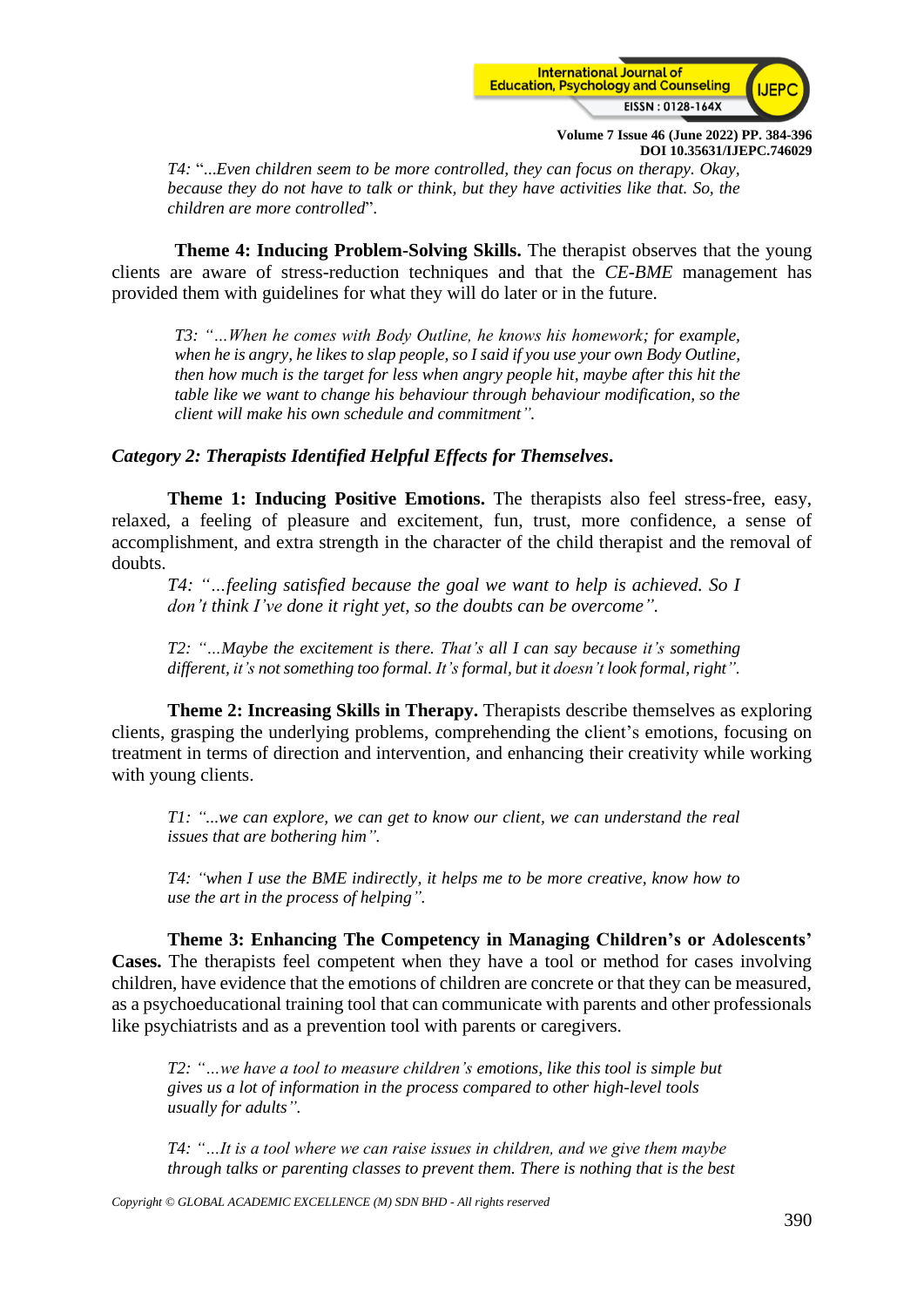

*medicine to prevent it, so here we can convey it because it is solid and accurate evidence".*

| Category                                                                    | Theme                                                                      | Sub Theme                                                                                                                                                                                                                                                                                                                                                                                        |
|-----------------------------------------------------------------------------|----------------------------------------------------------------------------|--------------------------------------------------------------------------------------------------------------------------------------------------------------------------------------------------------------------------------------------------------------------------------------------------------------------------------------------------------------------------------------------------|
| (1) Helpful effects<br>the<br>client<br>on<br>(Therapists'<br>perspectives) | i) Experiencing positive<br>emotion                                        | • Release the emotion (from non-verbal and verbal<br>expression).<br>• The client seems not stressed (the process suits the<br>child's client).<br>• The client feels happy.<br>• Build trust in therapists (therapists give children<br>something they love).<br>More enjoyment in the process of therapy<br>$\bullet$<br>undergone.                                                            |
|                                                                             | ii) Improve cognition<br>process and insight<br>iii) Positive behaviour in | Can identify the real issues of self.<br>$\bullet$<br>• Easy to share what is thought and felt.<br>• More aware of themselves as BME about<br>themselves instead of others.<br>The process of mental literacy is faster (insight).<br>٠<br>More controlled and focused on therapy because<br>$\bullet$                                                                                           |
|                                                                             | the therapy session<br>iv) Inducing problem-                               | there are activities and something to do.<br>Stimulates the creativity and brain function of the<br>$\bullet$<br>client because of the colours and tools used.<br>Know strategies to reduce stress.                                                                                                                                                                                              |
|                                                                             | solving skill                                                              | There is a guide to the next action.<br>٠                                                                                                                                                                                                                                                                                                                                                        |
| (2) Helpful effects<br>to the therapists                                    | i) Inducing <b>positive</b><br>emotions                                    | • Feeling stress-free, easy, and relaxed.<br>Give the therapist a sense of joy/excitement in<br>$\bullet$<br>handling the client.<br>• Therapists feel trusted and more confident.<br>• Have fun and add strength to the character of a child<br>therapist.<br>• A sense of satisfaction as the therapist can help the<br>client and remove doubts.                                              |
|                                                                             | ii) Increasing skills in<br>therapy                                        | • Able to explore, can get to know clients and real<br>issues.<br>It is easier to understand the client's emotions and<br>behaviour.<br>More focus on therapy (intervention/direction in<br>$\bullet$<br>session).<br>• Increase creativity in the therapists themselves.<br>• Feel controlled in conducting therapy sessions with<br>children because there are activities that can be<br>done. |
|                                                                             | iii) Enhancing<br>competency in managing<br>case                           | Has a tool or method for children's cases.<br>$\bullet$<br>This activity makes the emotion<br>measurable/visible/concrete - as evidence.<br>This tool is psychoeducational material for parents<br>$\bullet$<br>and caretakers of children for prevention to others.                                                                                                                             |

### **Table 1: Helpful Effects of Using** *CE-BME* **in The Psychotherapy Process**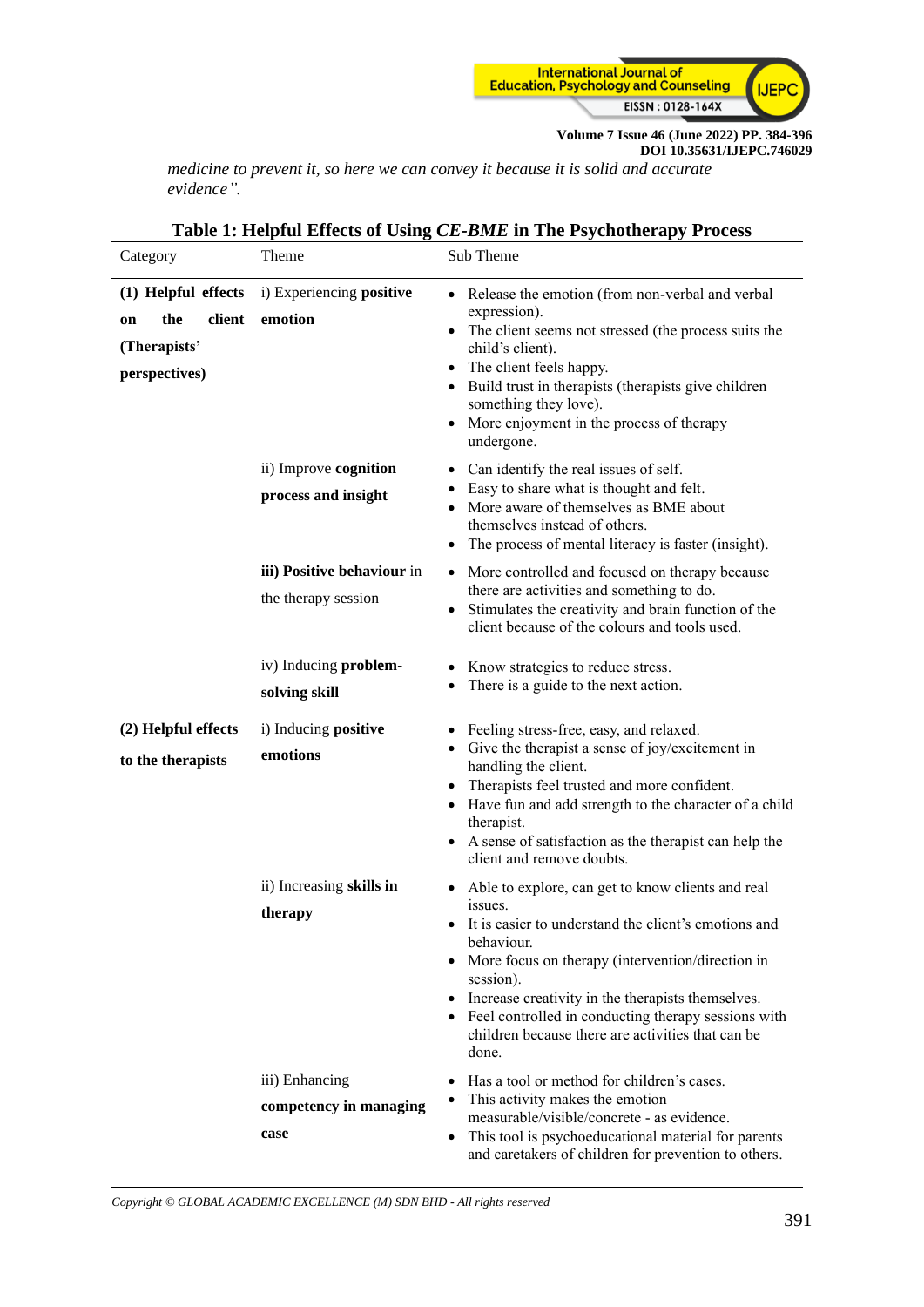

**Volume 7 Issue 46 (June 2022) PP. 384-396 DOI 10.35631/IJEPC.746029** This tool is concrete, clear, precise psychoeducation as evidence for lecture material and parenting classes for prevention.

#### **Discussion**

A grounded theory analysis was used in this pilot research to uncover key themes in therapists' experiences using the *'Creative Expressive-Bodily maps of emotions'* (*CE-BME*) tool with young clients. This study aimed to discover key themes regarding the helpful effects of utilising it from therapists' viewpoints. However, the small sample size restricts generalisation with a limited group of mental health therapists working with children and adolescents. On the other hand, our results may promise future studies with a bigger sample size in clinical practice.

The most remarkable finding from the data is that utilising the *CE-BME* tool is beneficial to clients and therapists. Therapists also see beneficial or positive impacts immediately (during treatment) and over time (after therapy). This is comparable to Azizah's (2015) findings, which discovered themes of beneficial impacts from practitioners in the context of person-centred creative practice.

Aside from that, what is interesting in this data is that the young clients appear to have more control in therapy, which reflects the findings of Winter & Coles's (2021) study. In this study, an art therapy (AT) client wrote about his experience with art psychotherapy for Complex Post-Traumatic Stress Disorder (C-PTSD). He felt in control of the therapeutic process. In addition, the *CE-BME* or AT tool improves the young client's conduct while in treatment. As one of the therapists said, "*the kid is better regulated and engaged in therapy since there are activities and something to do*." This is aligns with Tahar et al. (2019), who found the positive effect of students' conduct while they are in the learning process when AT activities are included in the class.

Concerning the good feelings experienced or enhanced by both parties (the young clients and therapists), the *CE-BME* instrument, designed especially for emotion, is based on the emotional elements of those who use it. This result is consistent with previous studies by Edwards and Hegerty (2018) on positive improvements in mood and emotions in teenagers with mental health problems, as well as Linda et al. (2018) on children in protective custody. In addition, Jamaludin et al. (2018) discovered that Adlerian play therapy is suitable for children's wellbeing.

#### **Limitations and Future Directions**

It would be valuable to hear from many therapists about their experiences utilising *'Creative Expressive-Bodily maps of emotions'* (*CE-BME*) in therapy sessions with young clients. In addition, research into the highlighted under-explored elements of children's art psychotherapy practice and the usage of specific art therapy (AT) tools would be beneficial, particularly in terms of beneficial and unfavourable impacts. This research also lends credence to the notion that AT tool therapy may be beneficial in treating mental and physical health problems, such as psychosomatics, as early signs of stress for humans.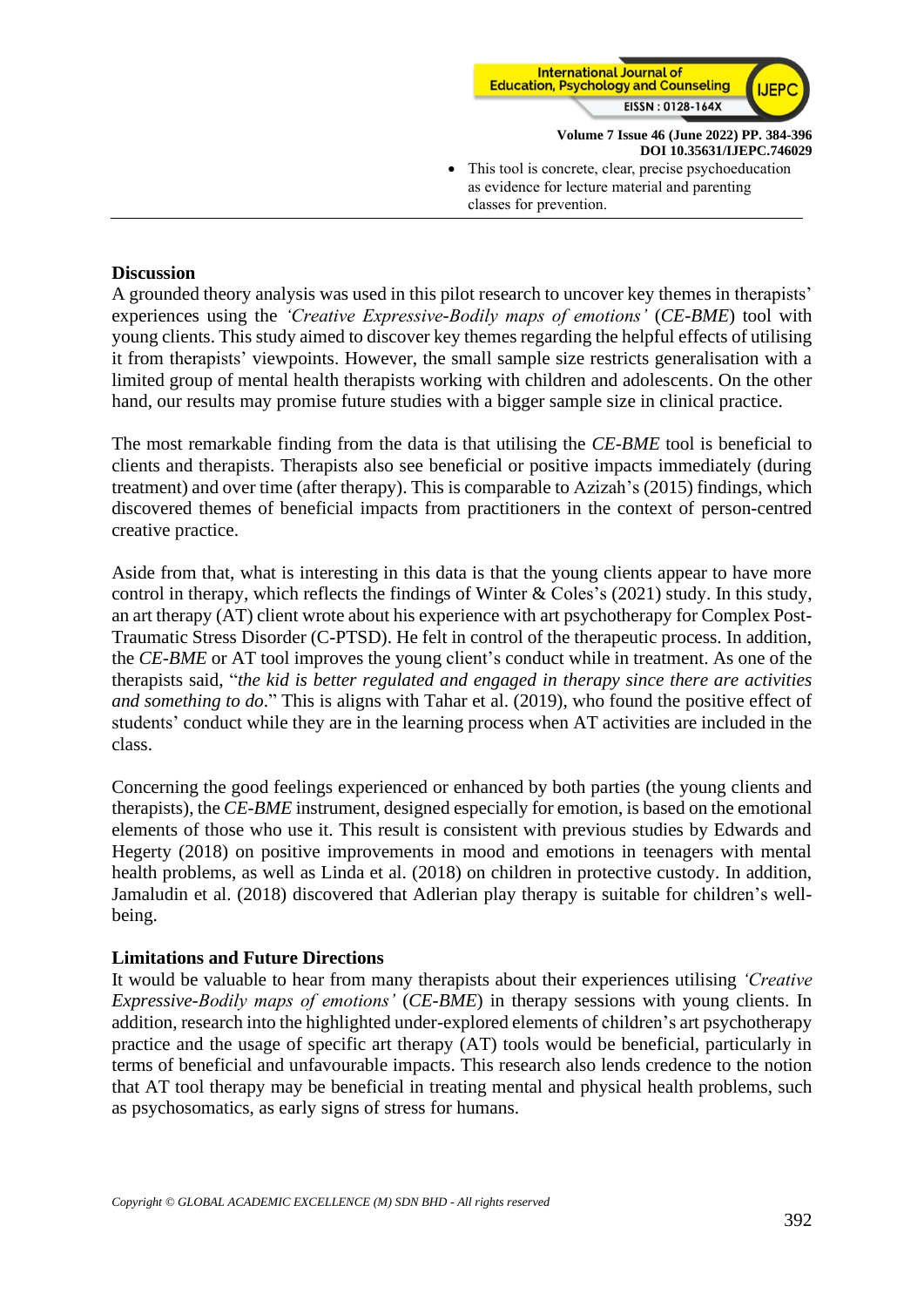

The limited sample size was a significant drawback of this preliminary research. However, it should also be emphasised that the presence of more therapists with younger clients may have led to systemic disparities in long-term outcomes as well as clients' comprehension and reporting of their therapy experiences.

Future research should explore the possibility of giving therapists knowledge on establishing favourable circumstances in therapy to enable such changes for clients. The main limitation of this study was that client perceptions were not evaluated in addition to therapist perspectives. Other factors could also have influenced client outcomes, like their interest in drawing and colouring; the therapist's personality; and the way the therapist conducted the sessions. Therapists are also likely to be biased when evaluating their own work. Nonetheless, this research was a practical way to identify emerging trends and areas for further investigation. From the study, a basic framework and protocol for using the *CE-BME* with young clients will be made. The young clients' perspective can also help in understanding the effects better despite the therapists' perspectives only. Nonetheless, the current study contributes to a better understanding of therapists' experiences of personally significant shifts in psychotherapy, which ultimately belong to clients and their lives in the future.

### **Acknowledgements**

We thank Ruhana Mahmod, Head of Psychology Counselling, the Ministry of Health Malaysia (2017-2021), for the support. We also thank the Ministry of Health, Malaysia, for the ethics approval that has been obtained from the Medical Research and Ethics Committee, Ministry of Health Malaysia. The Committee operates in accordance with the International Council for Harmonisation of Technical Requirements for Pharmaceuticals for Human Use (ICH) and the Malaysian Guideline for Good Clinical Practice.

# **Author Biography**

*Maznah Ibrahim* is a counselling psychology officer with the Ministry of Health, Malaysia and was previously with Protect and Save the Children, an NGO for sexually abused children, for a total of 15 years of professional counselling practice. She is also a certified practitioner and facilitator for creative arts therapy by the Asia Pacific Academy for Creative Arts and Play Therapy in Malaysia. She has experience using creative arts and plays therapy for her daily work with children and adults in mental health settings. Currently, she is undertaking PhD's research under Dr. Azizah Abdullah's supervision, with extensive training experiences and exposure to creative expressive arts therapy in the UK, USA and a few other countries with key scholars from Europe & North America.

*Dr. Azizah Abdullah* is a senior lecturer at the School of Education, College of Arts and Sciences, Universiti Utara Malaysia. She graduated from the University of Strathclyde, United Kingdom , with her PhD focus on Creative-Expressive Arts and Play Therapy for children and young people. Her main research projects i) Ministry of Higher Education Grant' Knowledge Transfer Program': Forwarding Creative Arts Therapy From Islamic Perspective To Enhances Quality of Life and Well-being, ii) National collaboration project: Developing Models of Art Therapy-Kinetic Family Drawing ( AT-KFD) and Digital Art-Self Therapy for Survivors of Sexual Abused and Domestic Violence, iii) Social Innovation Research at Northern Corridor, Malaysia: Developing Training Manual of Play Therapy for Children with Social, Emotional and Behavioural Difficulties ( PT - SEBD), and iv) State Islamic Councill research's grant: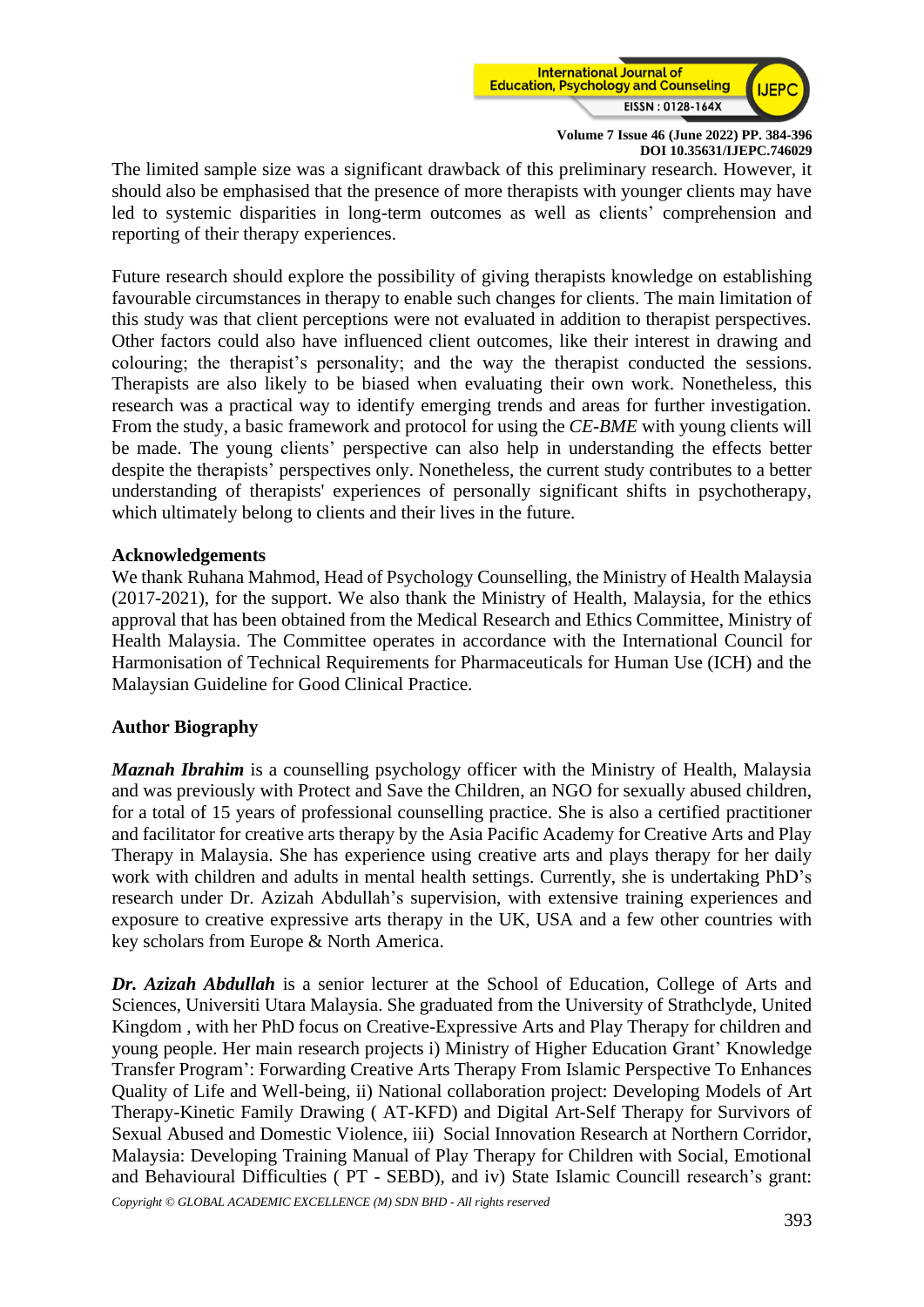

Developing protocol of forensic art therapy from Islamic Perspective for sexual abuse and domestic violence, a pilot study. Dr Abdullah was also involved in WHO Panel Forum and discussed the role of Art Therapies under the collaboration project of WHO Arts & Health Lead, Edge Hills University UK, New York University USA, University of Melbourne Australia & Universiti Utara Malaysia, now at the final stage to be published under Jessica Kingsley Publisher, UK.

#### **Conflicts of Interest**

The authors declare that they have no conflict of interest.

### **References**

- Azizah, A. (2015). Therapists' perceptions of the processes and outcomes of contemporary person-centred creative practices with children and young people (Doctoral thesis). Retrieved from The University of Strathclyde Library: Digital Collections. http://oleg.lib.strath.ac.uk:80/R/?func=dbin-jump-full&object\_id=26035
- Abdelazem, S., Ali, O., Kamal, A., Eissa, A., Advanced, I., Assessment, P., Angelovski, A., Sattel, H., Henningsen, P., Sack, M., Aylward M, Locascio J, Bekhuis, E., Boschloo, L., Rosmalen, J. G. M., de Boer, M. K., Schoevers, R. A., Beutel, M. E., Michal, M., … Park, E. R. (2018). Reattribution reconsidered: Narrative review and reflections on an educational intervention for medically unexplained symptoms in primary care settings. *Journal of Psychosomatic Research*, *12*(2), 1–8. https://doi.org/10.1159/000288945
- Barker, C., Pistrang, N., & Elliott, R. (2016). Research Methods in Clinical Psychology: An Introduction for Students and Practitioners. Third Edition. In *Wiley Blackwell* (Third Edit). John Wiley & Sons, Ltd.
- Charmaz, K. (2006). Constructed Grounded Theory. In *BMC Neuroscience* (Vol. 18, Issue 1). https://doi.org/10.1186/s12868-016-0320-5
- Charmaz, K., & Belgrave, L. L. (2012). Qualitative interviewing and grounded theory analysis. *The SAGE Handbook of Interview Research: The Complexity of the Craft*, *February*, 347–366. https://doi.org/10.4135/9781452218403.n25
- Cohen-Yatziv, L., & Regev, D. (2019). The effectiveness and contribution of art therapy work with children in 2018 -what progress has been made so far? A systematic review. *International Journal of Art Therapy: Inscape*, *24*(3), 100–112. https://doi.org/10.1080/17454832.2019.1574845
- Corbin, J. ., & Strauss, A. (2007). Basics of Qualitative Research\_ Techniques and Procedures for Developing Grounded Theory. *Basics of. Qualitatice Research 2nd Edition*, 3–14. https://doi.org/10.4135/9781452230153
- Derman, Y. E., & Deatrick, J. A. (2016). Promotion of well-being during treatment for childhood cancer. *Cancer Nursing*, *39*(6), E1–E16. https://doi.org/10.1097/NCC.0000000000000318
- Edwards, C., & Hegerty, S. (2018). Where It's Cool to be Kitty: An Art Therapy Group for Young People with Mental Health Issues Using Origami and Mindfulness. *Social Work with Groups*, *41*(1–2), 151–164. https://doi.org/10.1080/01609513.2016.1258625
- Everly Jr, G. S., & Lating, J. M. (2019). *A Clinical Guide to the Treatment of the Human Stress Response: Fourth Edition* (Fourth Edi). Springer Nature.
- Friese, S. (2012). *Qualitative Data Analysis with ATLAS.ti : Second Edition* (K. Metzler (ed.); Second Edi). SAGE Publications Ltd.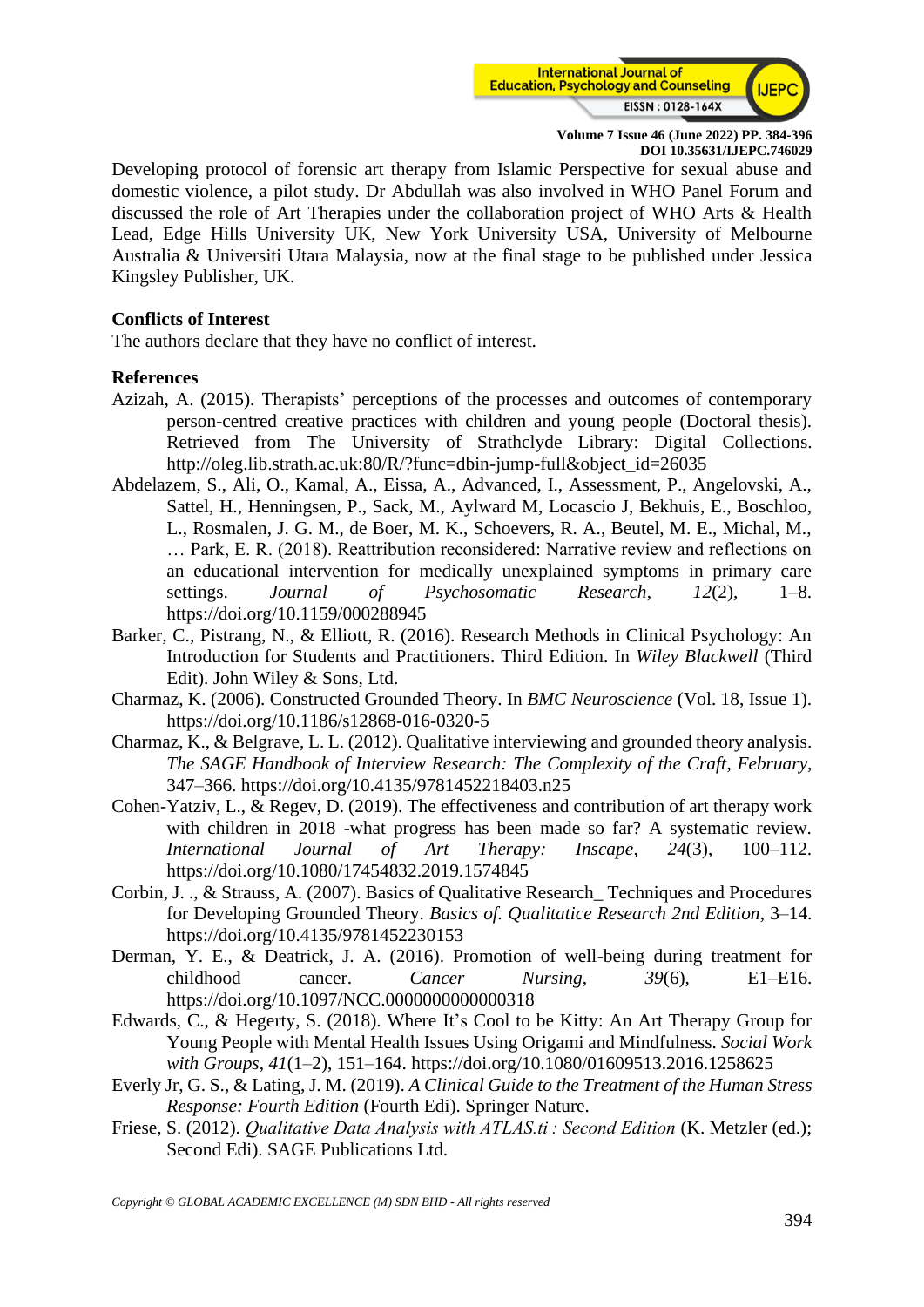

- Friese, S. (2016). *CAQDAS and Grounded Theory Analysis MMG Working Paper 16-07 Max-Planck-Institut zur Erforschung multireligiöser*. 32. www.mmg.mpg.deinfo@mmg.mpg.de
- Friese, S. (2017). Translating the Process of Open / Initial Coding In Grounded Theory. In *Http://Atlasti.Com/2017/07/01/Gt/* (pp. 1–7). http://atlasti.com/2017/07/01/gt/?utm\_source=CleverReach&utm\_medium=email&ut m\_campaign=03-07-2017+Newsletter+2017-05++- ++July&utm\_content=Mailing\_11525262
- Glaser, B. G., & Strauss, A. L. (1967). *The Discovery of Grounded Theory: Strategies for Qualitative Research*. AldineTransaction.
- Gul, R., & Irshad, E. (2018). Treatment of post-traumatic stress disorder among internally displaced children. *Pakistan Paediatric Journal*, *42*(2), 130–134.
- Holland, J., Sayal, K., Berry, A., Sawyer, C., Majumder, P., Vostanis, P., Armstrong, M., Harroe, C., Clarke, D., & Townsend, E. (2020). What do young people who self-harm find helpful? A comparative study of young people with and without experience of being looked after in care. *Child and Adolescent Mental Health*, *25*(3), 157–164. https://doi.org/10.1111/camh.12384
- Institute for Public Health, Ministry of Health Malaysia. (2019). NHMS 2019. Retrieved from http://iku.gov.my/nhms-2019
- Jamaludin, L., Johari, K. S. K., & Salleh, A. (2018). Kesan Modul Intervensi Kaunseling Berasaskan Terapi Bermain Adlerian Terhadap Kesejahteraan Kanak-Kanak Mangsa Pengabaian (Effects of Adlerian Play Therapy-based Counselling Intervention Module towards the Wellness of Neglected Children). *Jurnal Pendidikan Malaysia*, *43*(03), 31– 38. https://doi.org/10.17576/jpen-2018-43.03-04
- Maznah, I., & Ruhana, M. (2013). *Application of 'body outline, emotions and physical health' in helping the counseling process*. Innovation in International Counselling Convention 2013. Akademi Kenegaraan Malaysia, Kuala Lumpur.
- McDonald, A., & Holttum, S. (2020). Primary-school-based art therapy: A mixed methods comparison study on children's classroom learning. *International Journal of Art Therapy: Inscape*, *0*(0), 119–131. https://doi.org/10.1080/17454832.2020.1760906
- McDonald, A., Holttum, S., & Drey, N. S. J. (2019). Primary-school-based art therapy: exploratory study of changes in children's social, emotional and mental health. *International Journal of Art Therapy: Inscape*, *24*(3), 125–138. https://doi.org/10.1080/17454832.2019.1634115
- Otto, C., Barthel, D., Klasen, F., Nolte, S., Rose, M., Meyrose, A. K., Klein, M., Thyen, U., & Ravens-Sieberer, U. (2018). Predictors of self-reported health-related quality of life according to the EQ-5D-Y in chronically ill children and adolescents with asthma, diabetes, and juvenile arthritis: longitudinal results. *Quality of Life Research*, *27*(4), 879–890. https://doi.org/10.1007/s11136-017-1753-8
- Pennefather, J., Hieneman, M., Raulston, T. J., & Caraway, N. (2018). Evaluation of an online training program to improve family routines, parental well-being, and the behavior of children with autism. *Research in Autism Spectrum Disorders*. https://doi.org/10.1016/j.rasd.2018.06.006
- Piko, B. F., Varga, S., & Mellor, D. (2016). Are adolescents with high self-esteem protected from psychosomatic symptomatology? *European Journal of Pediatrics*. https://doi.org/10.1007/s00431-016-2709-7